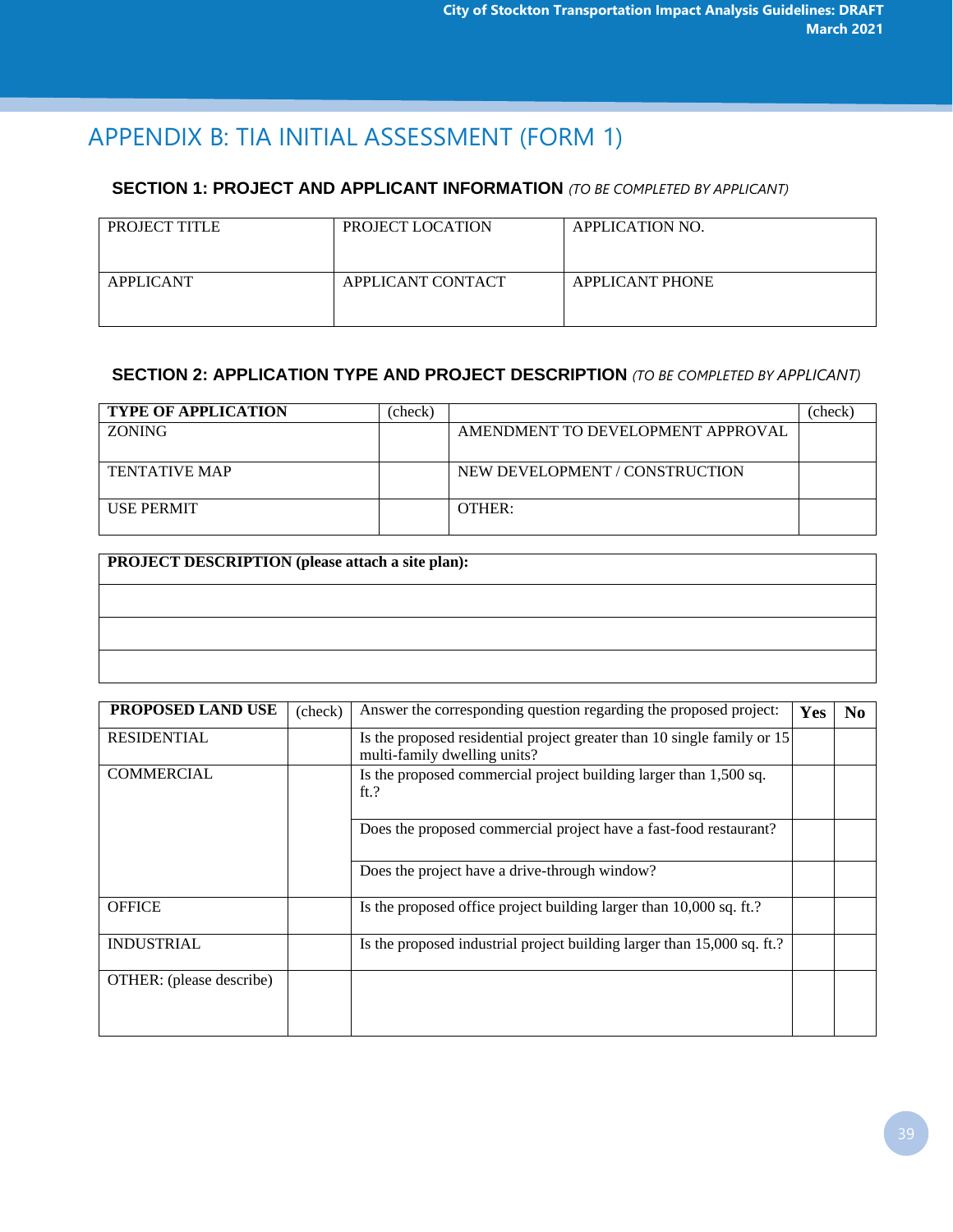| <b>ITE Land Use Code</b><br><b>Size</b> |                        | Unit Name (e.g. sq ft, apts) |
|-----------------------------------------|------------------------|------------------------------|
|                                         |                        |                              |
|                                         |                        |                              |
|                                         |                        |                              |
|                                         |                        |                              |
|                                         |                        |                              |
| Total Vehicle trips                     | Vehicle trips per day  |                              |
| Peak Hour Trips                         | A.M. Peak Hour         | P.M. Peak Hour               |
| * New vehicle trips                     | Vehicle trips per hour | Vehicle trips per hour       |
| * Pass-by vehicle trips                 | Vehicle trips per hour | Vehicle trips per hour       |
| * Total vehicle trips                   | Vehicle trips per hour | Vehicle trips per hour       |
| Total trips IN                          | Vehicle trips per hour | Vehicle trips per hour       |
| Total trips OUT                         | Vehicle trips per hour | Vehicle trips per hour       |

### **Submitted by:**